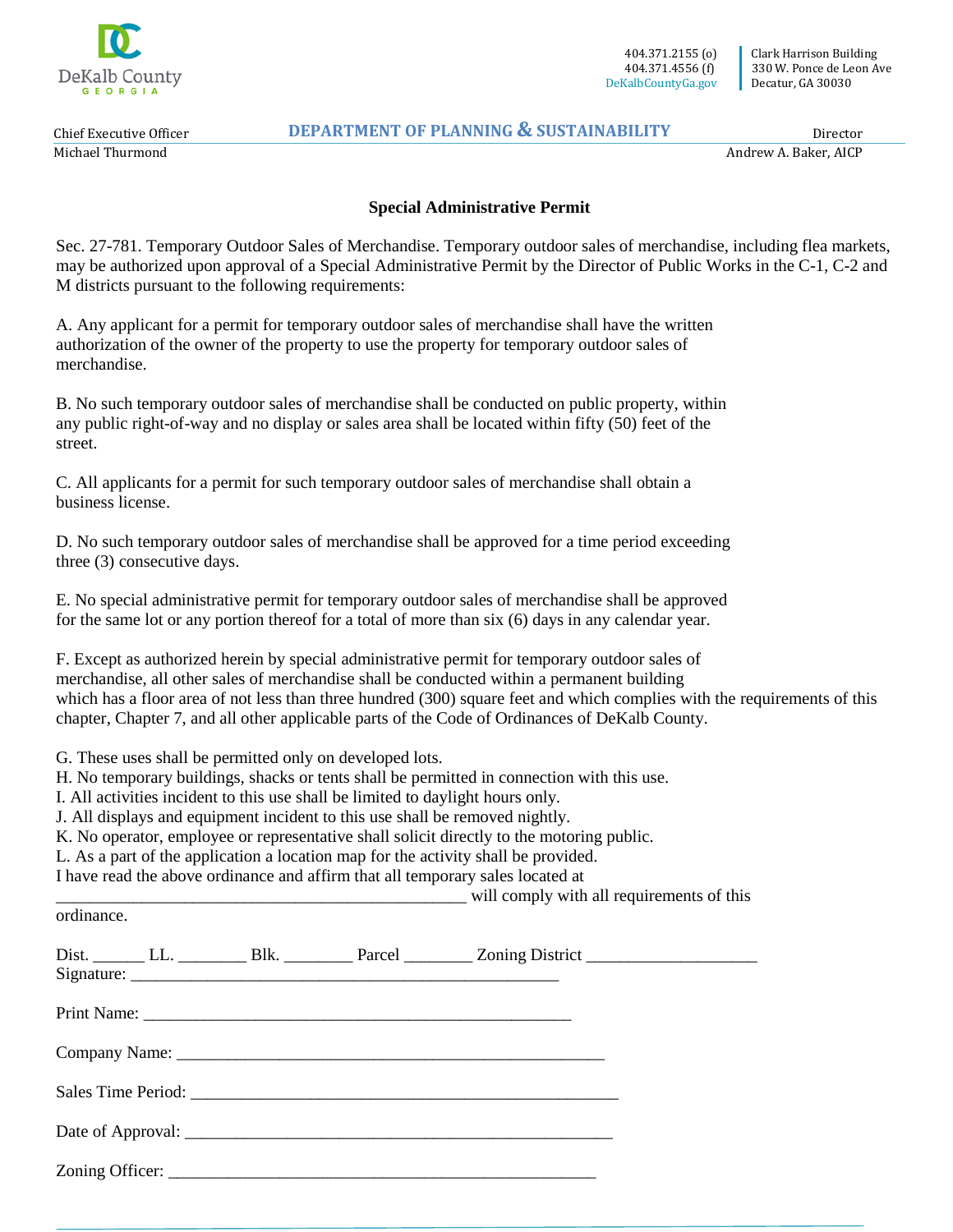

## **DEPARTMENT OF PLANNING & SUSTAINABILITY**

## **Special Administrative Permit**

Sec. 27-782. Temporary outdoor seasonal retail sales and services, such as sale of plants, flowers, farm produce or seasonal greenery may be permitted in NS, C-1, C-2, M, and M-2 districts, and as an accessory use to a place of worship, upon approval of a special administrative permit by the director of planning or a duly authorized representative thereof pursuant to the following requirements:

- A. Any applicant for a special administrative permit for temporary outdoor seasonal retail sales and services shall have the written authorization of the owner of the property to use the property for temporary outdoor seasonal retail sales and services.
- B. No such temporary outdoor seasonal retail sales and services shall be conducted on public property or within any public right-of-way.
- C. No such temporary outdoor seasonal retail sales and services shall be approved for a time period exceeding forty-five (45) consecutive days.
- D. No single special administrative permit for temporary outdoor seasonal retail sales and services shall be approved for the same lot or any portion thereof for a total of more than ninety (90) days in any calendar year.
- E. These uses shall be permitted only on lots that have adjacent to them hard surface parking with a curb cut.
- F. No operator, employee or representative shall solicit directly to the motoring public.
- G. As a part of the application for a special administrative permit for temporary outdoor seasonal retail sales and services, a plat of the site that indicates parking shall be provided.

I have read the above ordinance and affirm that all temporary sales located at \_\_\_\_\_\_\_\_\_\_\_\_\_\_\_\_\_\_\_\_\_\_\_\_\_\_\_\_\_\_\_\_\_\_\_\_\_\_\_\_\_\_\_\_\_\_\_\_ will comply with all requirements of this Ordinance. Dist. \_\_\_\_\_\_\_ LL. \_\_\_\_\_\_\_\_ Blk. \_\_\_\_\_\_\_\_ Parcel \_\_\_\_\_\_\_\_ Zoning District \_\_\_\_\_\_\_\_ Signature: Print Name: \_\_\_\_\_\_\_\_\_\_\_\_\_\_\_\_\_\_\_\_\_\_\_\_\_\_\_\_\_\_\_\_\_\_\_\_\_\_\_\_\_\_\_\_\_\_\_\_\_\_ Company Name: Sales Time Period: Date of Approval: Zoning Officer: \_\_\_\_\_\_\_\_\_\_\_\_\_\_\_\_\_\_\_\_\_\_\_\_\_\_\_\_\_\_\_\_\_\_\_\_\_\_\_\_\_\_\_\_\_\_\_\_\_\_